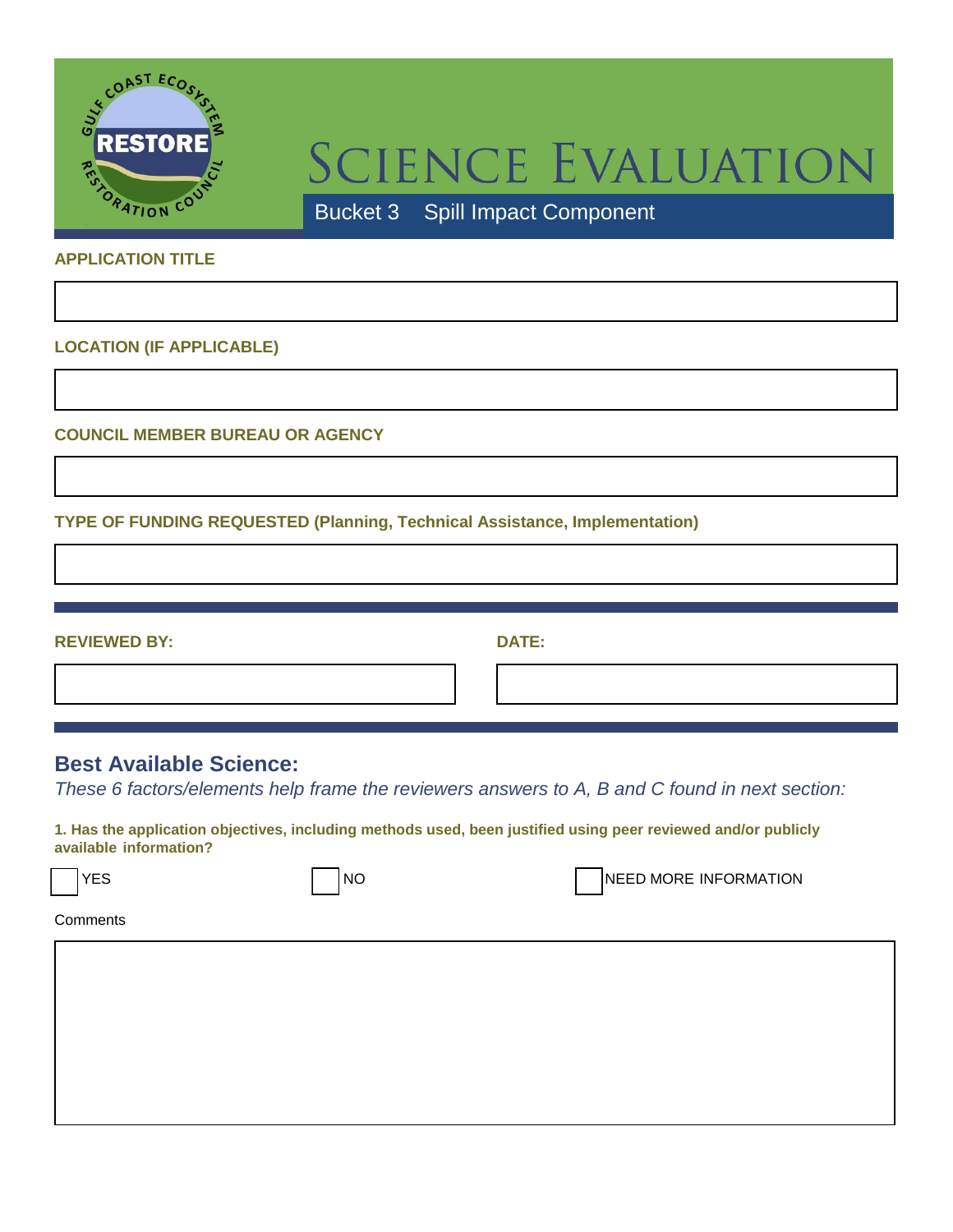| 2. If information supporting the application does not directly pertain to the Gulf Coast region, are<br>applicant's methods reasonably supported and adaptable to that geographic area? |           |                              |  |  |  |
|-----------------------------------------------------------------------------------------------------------------------------------------------------------------------------------------|-----------|------------------------------|--|--|--|
| YES                                                                                                                                                                                     | NO        | NEED MORE INFORMATION        |  |  |  |
| Comments                                                                                                                                                                                |           |                              |  |  |  |
|                                                                                                                                                                                         |           |                              |  |  |  |
|                                                                                                                                                                                         |           |                              |  |  |  |
| 3. Are the literature sources used to support the application accurately and completely cited?                                                                                          |           |                              |  |  |  |
| <b>YES</b>                                                                                                                                                                              | <b>NO</b> | NEED MORE INFORMATION        |  |  |  |
| Comments                                                                                                                                                                                |           |                              |  |  |  |
|                                                                                                                                                                                         |           |                              |  |  |  |
|                                                                                                                                                                                         |           |                              |  |  |  |
|                                                                                                                                                                                         |           |                              |  |  |  |
| 4. Are the literature sources represented in a fair and unbiased manner?                                                                                                                |           |                              |  |  |  |
| <b>YES</b>                                                                                                                                                                              | <b>NO</b> | NEED MORE INFORMATION        |  |  |  |
| Comments                                                                                                                                                                                |           |                              |  |  |  |
|                                                                                                                                                                                         |           |                              |  |  |  |
|                                                                                                                                                                                         |           |                              |  |  |  |
|                                                                                                                                                                                         |           |                              |  |  |  |
| 5. Does the application evaluate uncertainties and risks in the scientific basis for the project/program,<br>including any identified by the public and Council members?                |           |                              |  |  |  |
| <b>YES</b>                                                                                                                                                                              | <b>NO</b> | <b>NEED MORE INFORMATION</b> |  |  |  |
| Comments                                                                                                                                                                                |           |                              |  |  |  |
|                                                                                                                                                                                         |           |                              |  |  |  |
|                                                                                                                                                                                         |           |                              |  |  |  |
|                                                                                                                                                                                         |           |                              |  |  |  |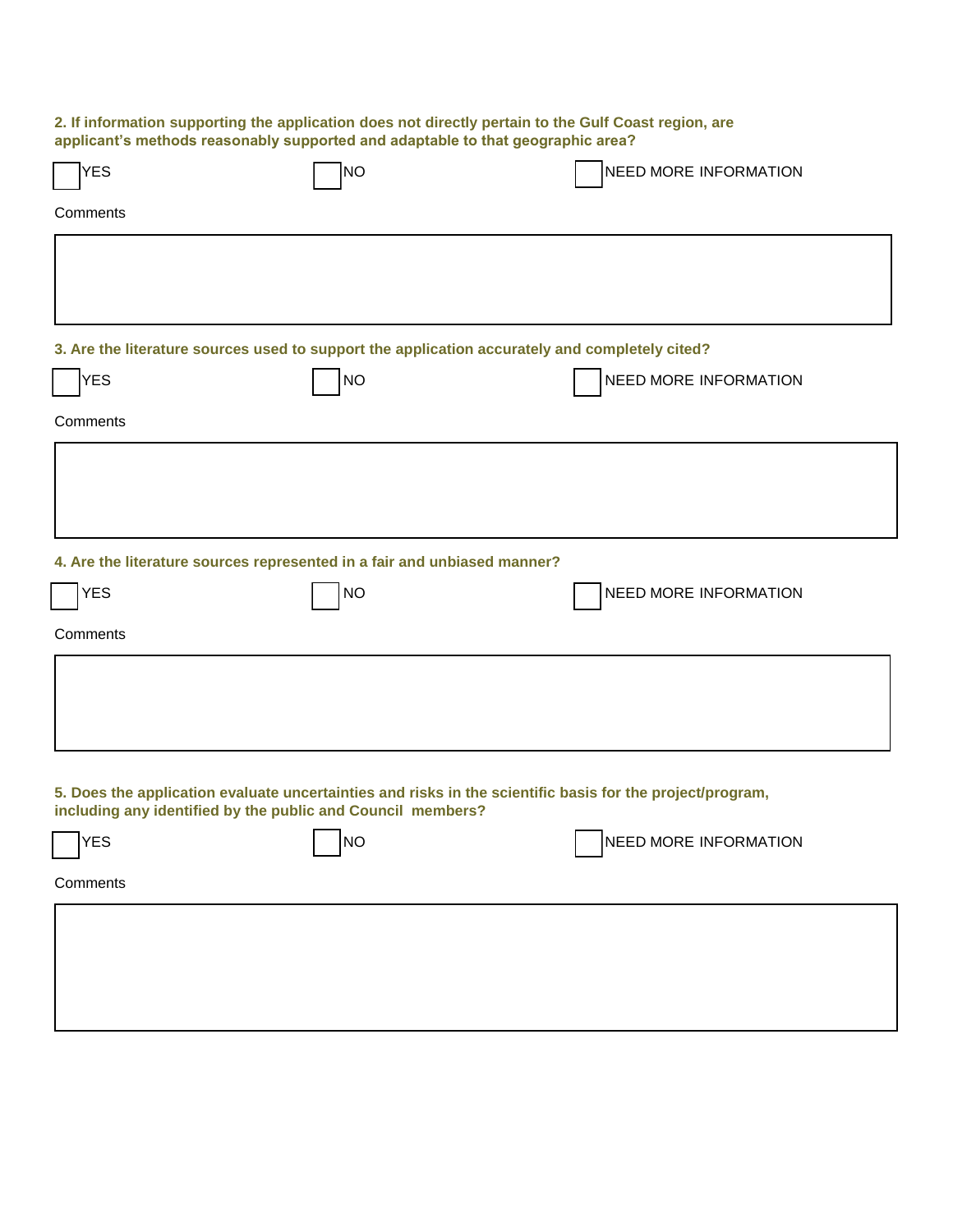**6. Does the application evaluate uncertainties and risks in achieving its objectives over time? (e.g., is there an uncertainty or risk that in 5-10 years the project/program will be obsolete or not function as planned given projections of sea level rise?)**

| <b>YES</b> | <b>INO</b> | NEED MORE INFORMATION |  |  |  |  |
|------------|------------|-----------------------|--|--|--|--|
| Comments   |            |                       |  |  |  |  |
|            |            |                       |  |  |  |  |
|            |            |                       |  |  |  |  |

**Based on the answers to the previous 6 questions, and giving deference to the sponsor to provide within reason the use of best available science the following three questions can be answered:**

**A. Has the applicant made a reasonable determination that the application is based on science that uses peer- reviewed and publicly available data?**

|                                                                                                                                                                                                                             | <b>YES</b> | <b>NO</b> | <b>NEED MORE INFORMATION</b> |  |  |
|-----------------------------------------------------------------------------------------------------------------------------------------------------------------------------------------------------------------------------|------------|-----------|------------------------------|--|--|
| Information Needed:                                                                                                                                                                                                         |            |           |                              |  |  |
|                                                                                                                                                                                                                             |            |           |                              |  |  |
|                                                                                                                                                                                                                             |            |           |                              |  |  |
| B. Has the applicant made a reasonable determination that the application is based on science that maximizes<br>the quality, objectivity, and integrity of information (including, as applicable, statistical information)? |            |           |                              |  |  |
|                                                                                                                                                                                                                             | <b>YES</b> | <b>NO</b> | <b>NEED MORE INFORMATION</b> |  |  |
| Information Needed:                                                                                                                                                                                                         |            |           |                              |  |  |
|                                                                                                                                                                                                                             |            |           |                              |  |  |
|                                                                                                                                                                                                                             |            |           |                              |  |  |
| C. Has the applicant made a reasonable determination that the application is based on science that<br>clearly documents and communicates risks and uncertainties in the scientific basis for such<br>projects/programs?     |            |           |                              |  |  |
|                                                                                                                                                                                                                             | YES        | <b>NO</b> | <b>NEED MORE INFORMATION</b> |  |  |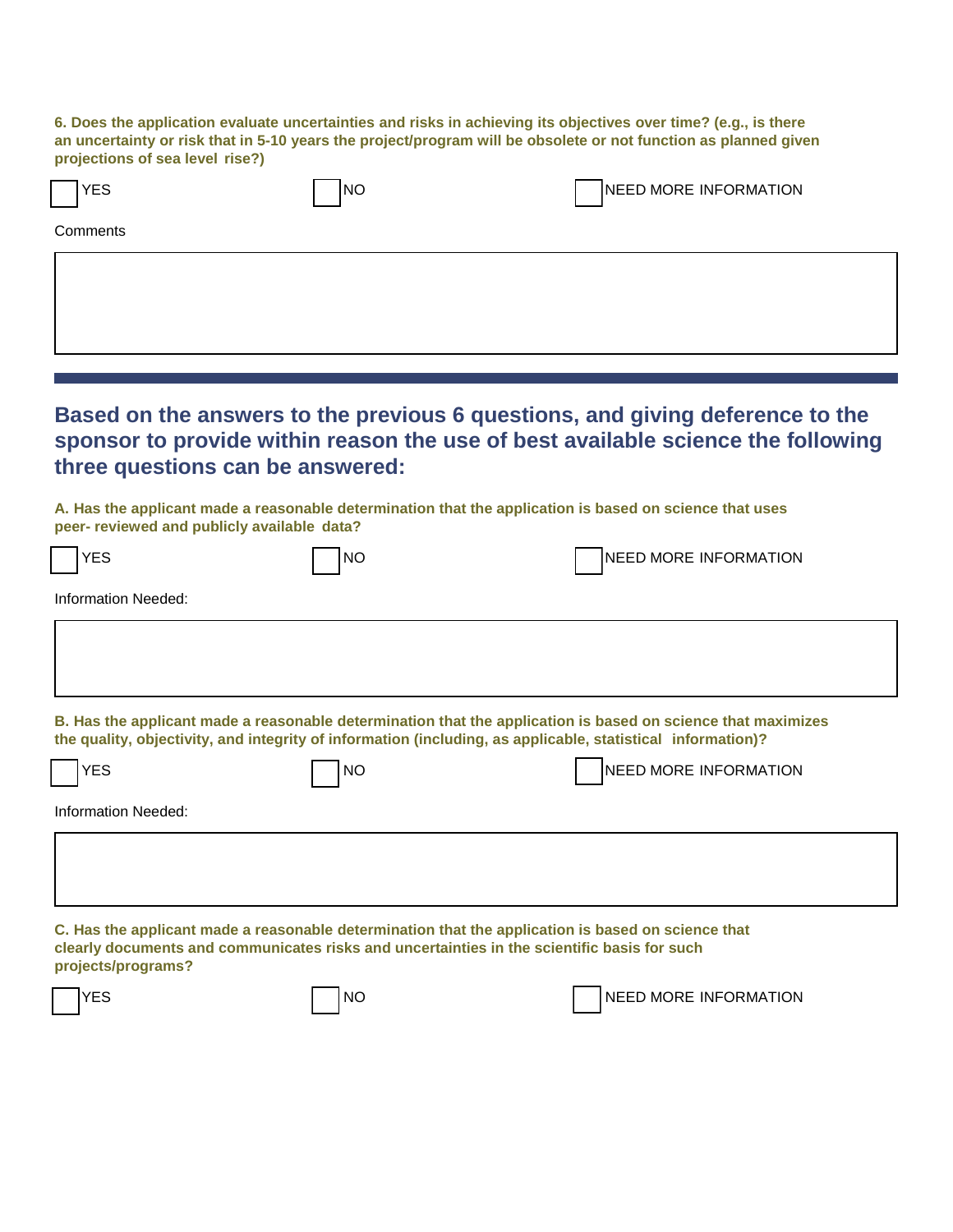## **Science Context Evaluation**

**A. Have other methods been discussed and reasons provided to why the method is being selected (e.g., scientifically sound; cost-effectiveness)?**

**B. Has your agency/vendor/project manager conducted a project/program like the one proposed?**

**C. Is there a risk mitigation plan in place for project objectives? (captures risk measures as defined under best available science by the RESTORE Act (Act))**

**D. Does the project/program consider consequences with implementation? (captures risk measures as defined under best available science by t h e Act)**

**E. Does the project/program have clearly defined goals?**